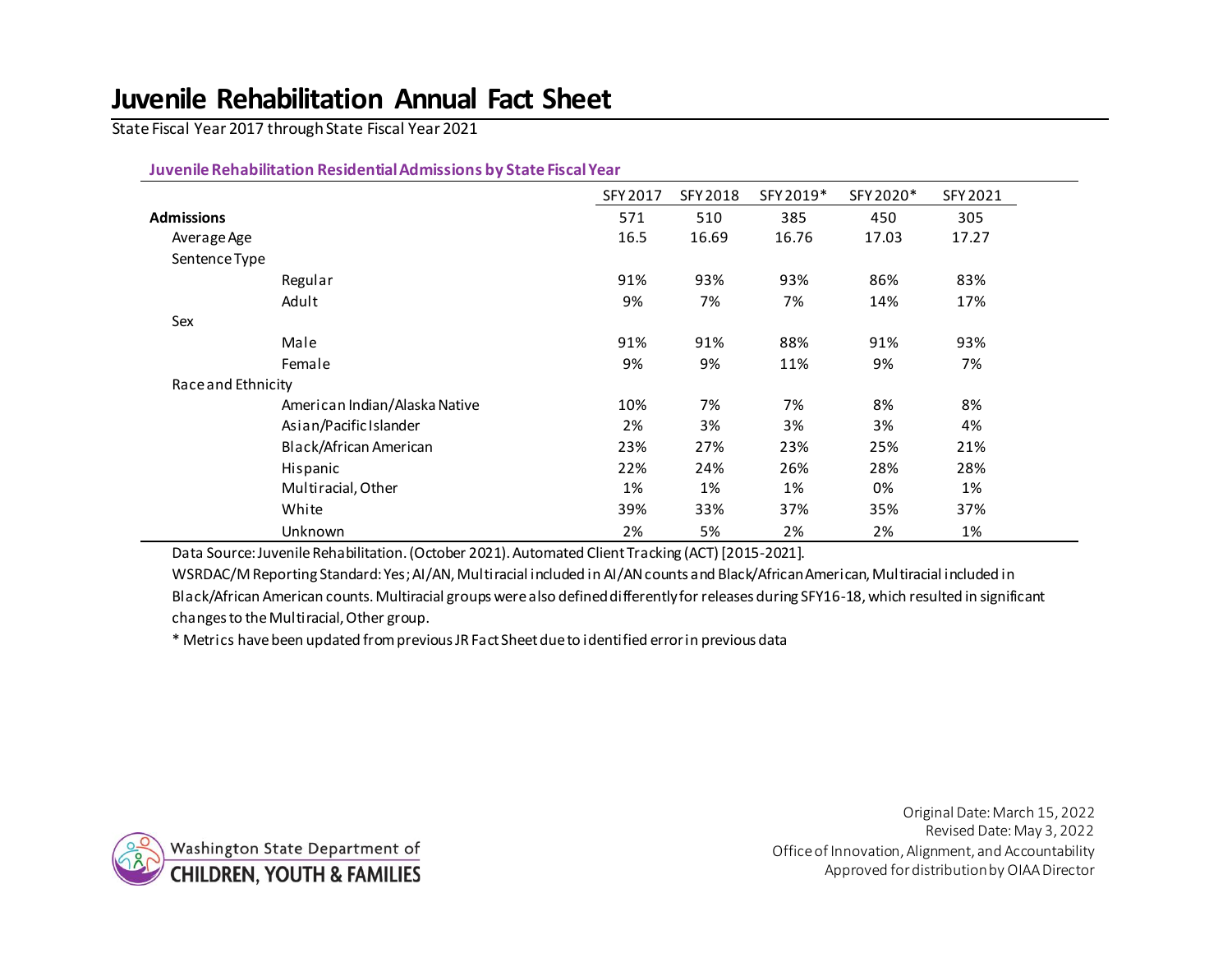|                               | SFY 2017 | SFY 2018 | SFY 2019 | SFY 2020 | SFY 2021 |
|-------------------------------|----------|----------|----------|----------|----------|
| <b>Residential Releases</b>   |          | 534      | 441      | 433      | 339      |
| Average Age                   |          | 17.47    | 17.6     | 17.66    | 17.93    |
| Sentence Type                 |          |          |          |          |          |
| Regular                       | 92%      | 94%      | 94%      | 92%      | 91%      |
| Adult                         | 8%       | 6%       | 6%       | 8%       | 9%       |
| Sex                           |          |          |          |          |          |
| Male                          | 90%      | 91%      | 88%      | 92%      | 93%      |
| Female                        | 10%      | 9%       | 12%      | 8%       | 7%       |
| Race and Ethnicity            |          |          |          |          |          |
| American Indian/Alaska Native | 9%       | 9%       | 8%       | 7%       | 7%       |
| Asian/Pacific Islander        | 2%       | 2%       | 3%       | 3%       | 2%       |
| Black/African American        | 23%      | 25%      | 24%      | 22%      | 26%      |
| Hispanic                      | 24%      | 23%      | 24%      | 24%      | 27%      |
| Multiracial, Other            | 0%       | 1%       | 1%       | 0%       | 1%       |
| White                         | 41%      | 37%      | 37%      | 40%      | 35%      |
| Unknown                       | 2%       | 2%       | 4%       | 3%       | 2%       |

### **Juvenile Rehabilitation Residential Releases by Fiscal Year**

Data Source: Juvenile Rehabilitation. (October 2021). Automated Client Tracking (ACT) [2015-2021].

WSRDAC/M Reporting Standard: Yes; AI/AN, Multiracial included in AI/AN counts and Black/African American, Multiracial included in Black/African American counts. Multiracial groups were also defined differently for releases during SFY16-18, which resulted in significant changes to the Multiracial, Other group.

Original Date: March 15, 2022| Revised Date: May 3, 2022 Office of Innovation, Alignment, and Accountability | Approved for distribution by OIAA Director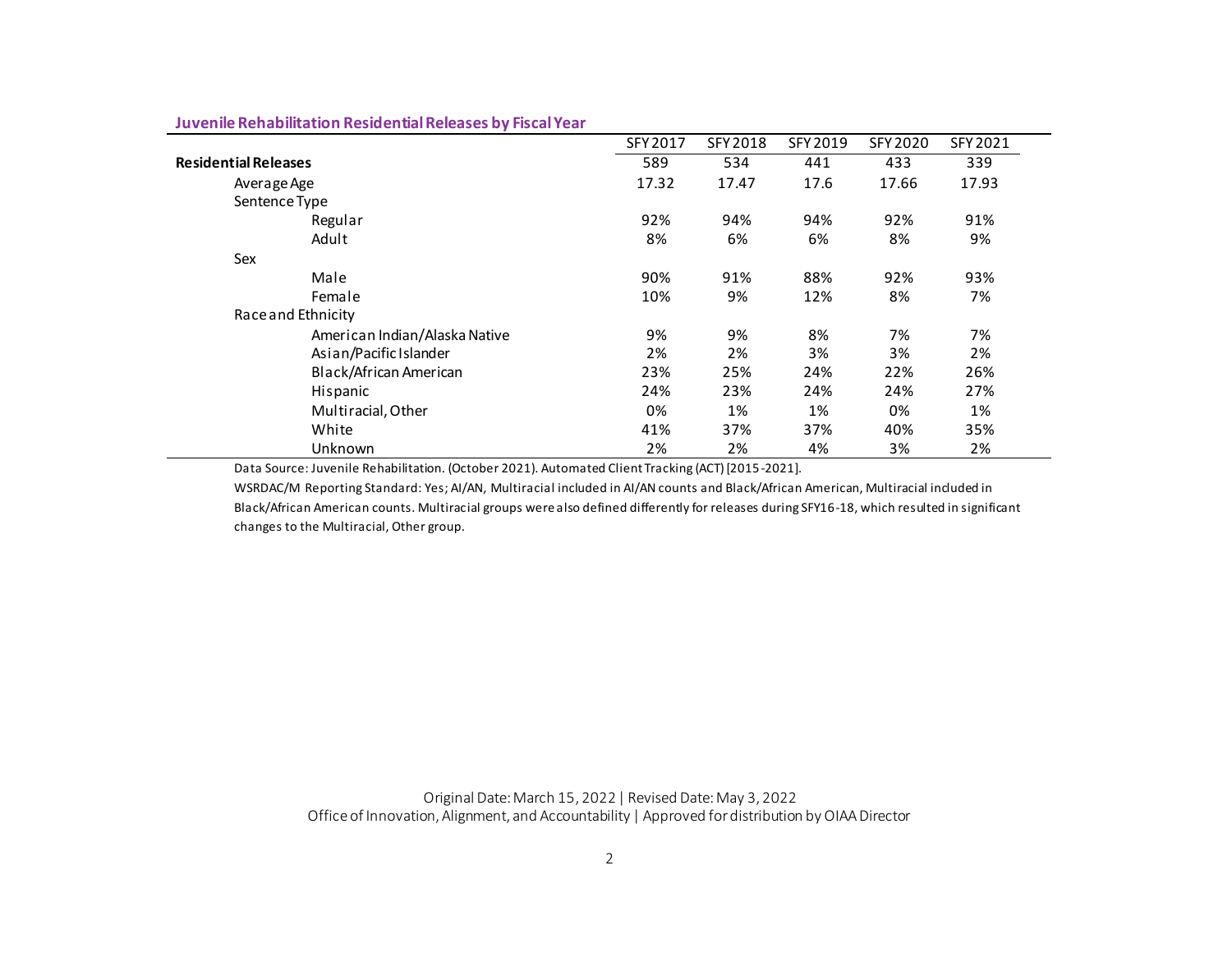|                           |                                 | SFY 2017 | SFY 2018 | SFY 2019 | SFY 2020 | SFY2021 |
|---------------------------|---------------------------------|----------|----------|----------|----------|---------|
| Institution               |                                 |          |          |          |          |         |
|                           | Green Hill School               | 177      | 178      | 153      | 147      | 158     |
|                           | Echo Glen Children's Center     | 124      | 115      | 91       | 93       | 89      |
|                           | Naselle Youth Camp              | 82       | 86       | 70       | 73       | 60      |
| <b>Community Facility</b> |                                 |          |          |          |          |         |
|                           | Woodinville                     | 13       | 15       | 13       | 12       | 11      |
|                           | Sunrise                         | 10       | 11       | 10       | 12       | 10      |
|                           | Oakridge                        | 15       | 14       | 14       | 14       | 13      |
|                           | Canyon View                     | 14       | 14       | 15       | 12       | 11      |
|                           | Parke Creek                     | 11       | 11       | 12       | 11       | 10      |
|                           | <b>Twin Rivers</b>              | 15       | 15       | 14       | 14       | 12      |
|                           | Ridgeview                       | 10       | LT       | LT       | LT       | LT      |
|                           | Touchstone                      | 14       | 15       | 13       | 13       | 11      |
|                           | Community Reentry Skills Center | LT       | LT       | LT       | $***$    | $***$   |
| <b>Total Residential</b>  |                                 | 487      | 486      | 416      | 408      | 391     |
| Parole                    |                                 |          |          |          |          | $\ast$  |
|                           | Region 1                        | 53       | 51       | 41       | 34       | --      |
|                           | Region 2                        | 54       | 48       | 41       | 40       | --      |
|                           | Region 3                        | 28       | 35       | 32       | 32       | --      |
|                           | Region 4                        | 81       | 82       | 71       | 65       | --      |
|                           | Region 5                        | 49       | 41       | 33       | 35       | --      |
|                           | Region 6                        | 64       | 65       | 68       | 62       | --      |
| <b>Total Parole</b>       |                                 | 329      | 322      | 286      | 268      | --      |

**Juvenile Rehabilitation Average Daily Population by Fiscal Year and Facility/Parole Region**

*Note: Location ADPs do not sum to the total residential and parole ADP due to rounding.*

Data Source: Juvenile Rehabilitation (October 2021). Residential Average Daily Population by Month and Facility Report. [2020-2021]. \*Parole ADP unavailable due to unreliable parole data for SFY2021.

\*\*JR no longer contracting with CRSC during SFY20-21.

LT: Less than 10 clients.

Original Date: March 15, 2022| Revised Date: May 3, 2022

Office of Innovation, Alignment, and Accountability | Approved for distribution by OIAA Director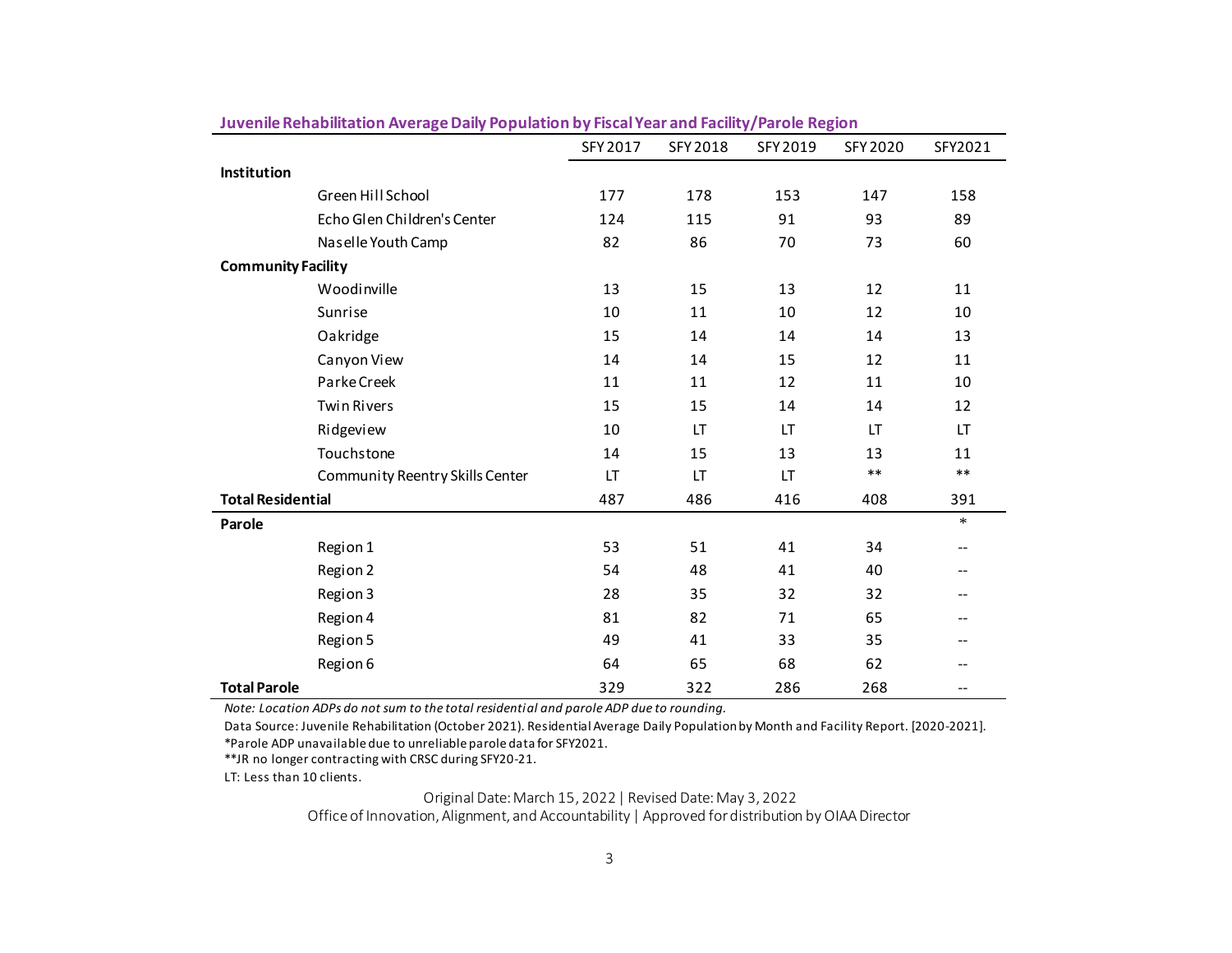|                               | Parole | No Parole |
|-------------------------------|--------|-----------|
| Total                         | 55%    | 45%       |
| Sex                           |        |           |
| Male                          | 57%    | 43%       |
| Female                        | 33%    | 67%       |
| Racial Group*                 |        |           |
| American Indian/Alaska Native | 48%    | 52%       |
| Asian/Pacific Islander        | 56%    | 44%       |
| Black/African American        | 59%    | 41%       |
| Hispanic                      | 58%    | 42%       |
| Multiracial, Other            | 33%    | 67%       |
| White                         | 52%    | 48%       |
| Unknown                       | 43%    | 57%       |

#### **Rate of Parole Placement by Sex and Race for Obligations Ending SFY2021**

Data Source: Juvenile Rehabilitation (August 2021). Automated Client Tracking (ACT). [2020 -2021].

\*WSRDAC/M Reporting Standard: Yes; AI/AN, Multiracial included in AI/AN counts and Black/African American, Multiracial included in Black/African American counts.

## Average Length of Stay

#### **Length of Stay (in Days) for Residential Releases by Fiscal Year**

|                                                 | SFY 2018 | SFY 2019 | SFY 2020 | SFY 2021 |
|-------------------------------------------------|----------|----------|----------|----------|
| Average length of confinement                   | 313      | 349      | 340      | 388      |
| Average length of stay in JR facility           | 310      | 345      | 336      | 370      |
| Average length of stay in an institution        | 241      | 250      | 258      | 275      |
| Average length of stay in a community facility* | 192      | 238      | 205      | 251      |

\*Averages only calculated for those clients who spent at least one day of their obligation in a CF

Data Source: DCYF Juvenile Rehabilitation. (August 2021). Automated Client Tracking (ACT) [2019 -2021].

*For the full report on length of stay trends, see the report [HERE.](https://dcyf.wa.gov/sites/default/files/pubs/IAA_0003.pdf)* 

Original Date: March 15, 2022| Revised Date: May 3, 2022 Office of Innovation, Alignment, and Accountability | Approved for distribution by OIAA Director